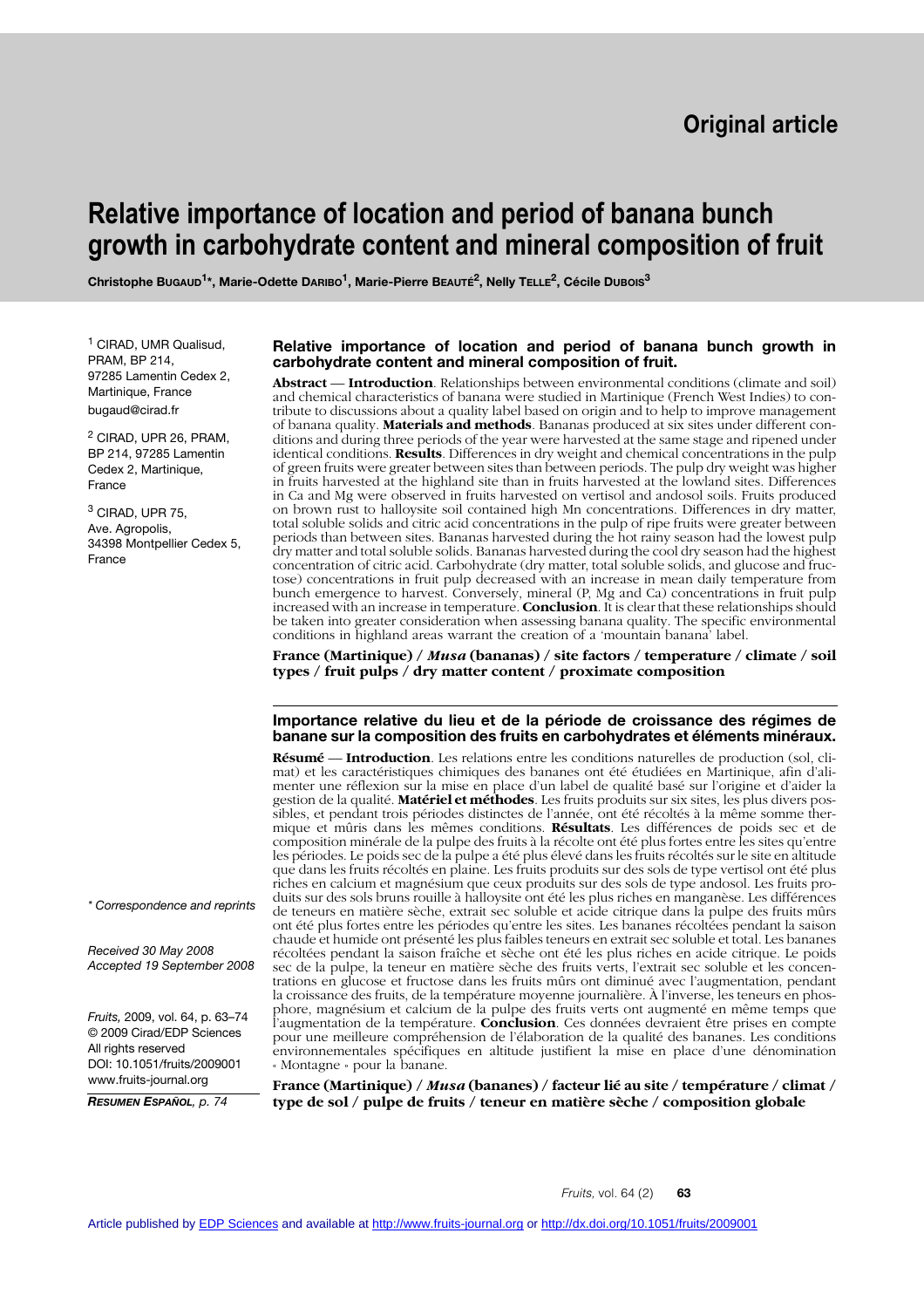# **1. Introduction**

Banana production is one of the main economic activities in the French West Indies (FWI). Faced with strong competition from other banana-exporting regions that benefit from lower production costs, the banana industry in the FWI needs to offer a new range of products to enhance market loyalty and sustainability. Banana producers in the region are proposing origin-based segmentation of the market.

Products such as wine and cheese are obviously associated with their regions of origin, but this is seldom true of fruits, especially bananas. There are few objective data to highlight differences in quality associated with site factors (soil, climate).

 In immature green fruit, physiological differences are associated with the altitude of the plantation, the soil type and the season. Lowland bananas [50–100 m above sea level (a.s.l.)] are more susceptible to wound anthracnose caused by *Colletotrichum musae* than mountain bananas (> 300 m a.s.l.) [1]. In ripe bananas, studies in the FWI revealed physical and aromatic differences between mountain bananas and lowland bananas [2, 3]. At the same harvest stage and under identical ripening conditions, mountain bananas had higher total soluble solids and higher citric acid content, firmer texture, and a higher concentration of aromatic compounds than lowland bananas. Recently, Bugaud *et al.* [4] showed a positive correlation between rainfall amount and fruit firm-

#### **Table I.**

Geographical characteristics of the six sites considered in Martinique (WFI) to study the relative importance of the location of banana bunch growth in the fruit composition.

| Sites / municipalities | Localisation                            | Altitude<br>(m) |
|------------------------|-----------------------------------------|-----------------|
| Ajoupa-Bouillon        | Lat. 14° 48' 44" N; long. 61° 07' 26" W | 378             |
| Basse-Pointe           | Lat. 14° 51' 44" N; long. 61° 07' 03" W | 55              |
| Carbet                 | Lat. 14° 43' 33" N; long. 61° 10' 34" W | 58              |
| Lamentin               | Lat. 14° 37' 18" N; long. 60° 58' 13" W | 16              |
| Saint-Joseph           | Lat. 14° 39' 36" N; long. 60° 59' 49" W | 40              |
| Vauclin                | Lat. 14° 31' 06" N; long. 60° 50' 18" W | 14              |

ness. This relationship could explain why bananas produced in highland areas, where rainfall is higher, were firmer. Physicochemical, nutritional and sensorial characteristics differ with the region of origin of the banana [5–7] and with the season [8]. Quality varies with production site, yet the causes of these variations remain to be determined. Moreover, in some cases, production practices (agronomic practices, harvest stage, ripening and storage) were not controlled, even though they have a clear impact on fruit traits [8–11]. Thus, to evaluate the impact of climate and soil conditions on the final quality of bananas, especially carbohydrate content and mineral composition, we conducted a year-long observational study in Martinique at several sites that are quite different in terms of soil and climatic conditions. The harvest stage, and ripening and storage conditions were kept identical throughout the study to reduce the impact of these factors on fruit traits. Our results contribute to discussions about a quality label based on origin and help to improve management of banana quality.

# **2. Materials and methods**

# **2.1. Characteristics of the studied sites and periods**

Our study was conducted under field conditions in six banana plantations belonging to different farms in Martinique (FWI) and during three growing periods of the years 2003–2004.

The selected sites were representative of six sets of climate and soil characteristics (*tables I–III*). The Ajoupa-Bouillon site, located in the highlands on young volcanic soil, had the highest amount of rain and the lowest mean daily temperature and sunlight. The Basse-Pointe and Carbet sites, which are located on volcanic soil too, differ in their amount of rainfall. The Lamentin and Saint-Joseph sites, which have a similar climate, have different soils: Lamentin is located on a continental alluvial soil and Saint-Joseph on a halloysitic soil. The Vauclin site, located on vertisol, had the highest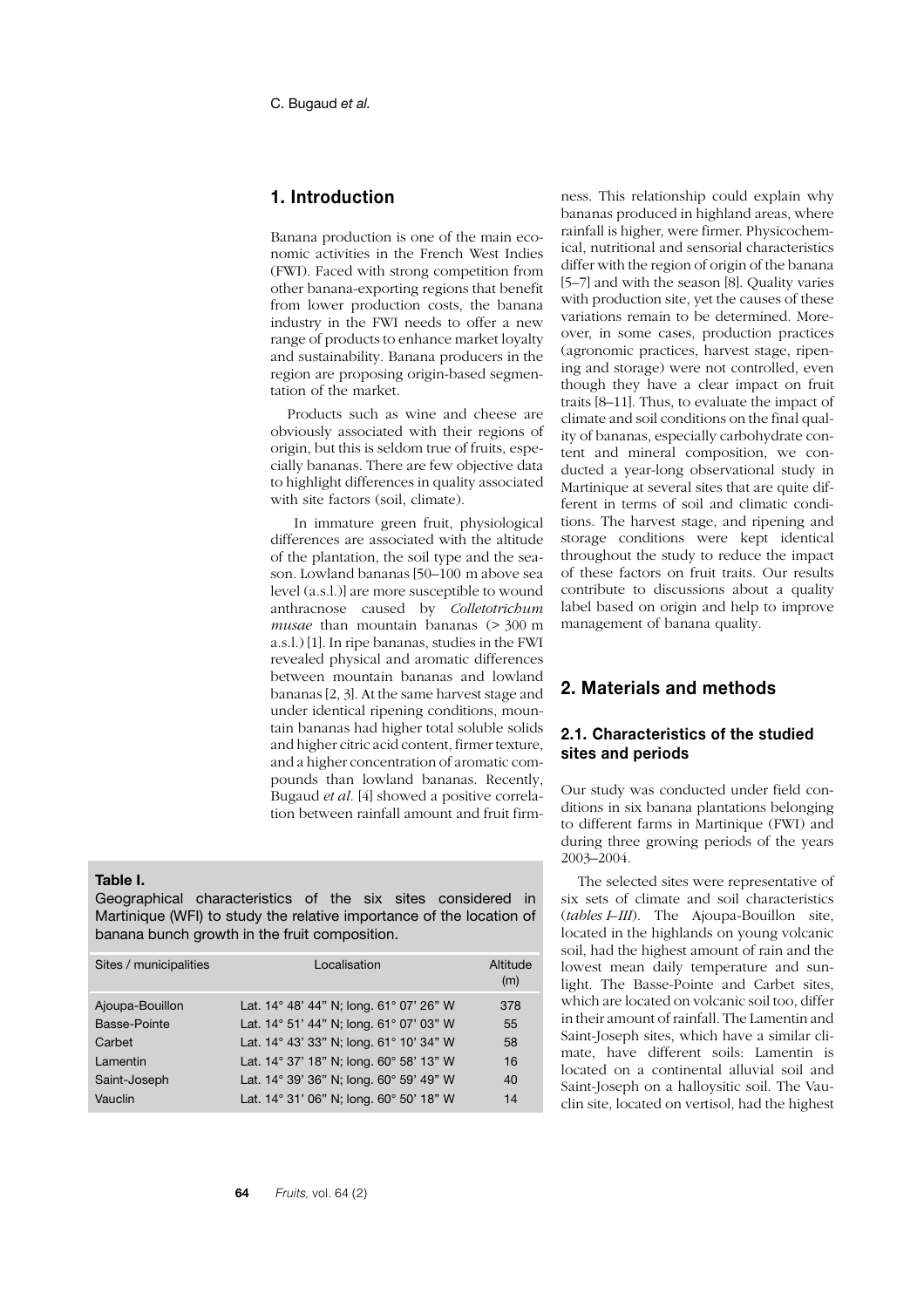### **Table II.**

Soil chemical properties of the six sites considered in Martinique (WFI) to study the relative importance of the location of banana bunch growth in the fruit composition.

| <b>Sites</b>    | Soil $1, 2$               | рH  | Organic matter<br>(g) | Storage capacity<br>for cationic nutrients<br>(SCC) | K   | Ca  | Mg  | $[K/(K + Ca + Mg)]$ |
|-----------------|---------------------------|-----|-----------------------|-----------------------------------------------------|-----|-----|-----|---------------------|
|                 |                           |     |                       | $(cmolEq·kg-1)$                                     |     |     |     |                     |
| Ajoupa-Bouillon | Andosol on ash and pumice | 5.1 | 11.6                  | 10.3                                                | 0.7 | 1.0 | 1.0 | 27                  |
| Basse-Pointe    | Immature on ash           | 5.6 | 7.0                   | 10.0                                                | 1.3 | 4.9 | 3.0 | 15                  |
| Carbet          | Virgin andosol            | 5.8 | 3.0                   | 11.6                                                | 2.3 | 7.4 | 2.0 | 20                  |
| Lamentin        | Continental alluvial      | 5.4 | 3.2                   | 30.1                                                | 1.6 | 17  | 11  | 5                   |
| Saint-Joseph    | Brown rust to halloysite  | 5.3 | 2.4                   | 20.5                                                | 1.5 | 5.8 | 2.0 | 16                  |
| Vauclin         | Vertisol                  | 6.4 | 6.8                   | 53.8                                                | 9.0 | 38  | 26  | 12                  |

1 According to Colmet-Daage [12].

² Two samples of soil were analysed at the beginning of the study.

## **Table III.**

Climatic conditions during banana bunch growth as a function of site and period (Martinique, FWI).

| <b>Sites</b>    |                                  | Mean daily temperature<br>(°C)  |                           |                     | bunch growth<br>(mm) | Rainfall cumulated during banana |                     | bunch growth<br>$(MJ\cdot m^{-2})$ | Mean sunlight cumulated during banana |
|-----------------|----------------------------------|---------------------------------|---------------------------|---------------------|----------------------|----------------------------------|---------------------|------------------------------------|---------------------------------------|
|                 | Hot rainv<br>period <sup>1</sup> | Cool drv<br>period <sup>2</sup> | Intermediate <sup>3</sup> | Hot rainy<br>period | Cool drv<br>period   | Intermediate                     | Hot rainv<br>period | Cool drv<br>period                 | Intermediate                          |
| Ajoupa-Bouillon | 24.5                             | 22.2                            | 23.2                      | 1231                | 1023                 | 1073                             | 1410                | 1620                               | 1470                                  |
| Basse-Pointe    | 27.2                             | 25.3                            | 26.3                      | 557                 | 434                  | 873                              | 1580                | 1590                               | 1720                                  |
| Carbet          | 27.3                             | 25.4                            | 26.3                      | 449                 | 257                  | 484                              | 1460                | 1560                               | 1600                                  |
| Lamentin        | 27.2                             | 25.4                            | 26.3                      | 542                 | 340                  | 673                              | 1270                | 1520                               | 1460                                  |
| Saint-Joseph    | 26.7                             | 24.7                            | 26.1                      | 507                 | 376                  | 722                              | 1350                | 1620                               | 1370                                  |
| Vauclin         | 28.1                             | 26.3                            | 27.1                      | 369                 | 213                  | 475                              | 1480                | 1700                               | 1770                                  |

 $1$  July to October 2003;  $2$  December 2003 to March 2004;  $3$  March 2004 to June 2004.

mean daily temperature and, with the Carbet site, the lowest amount of rainfall.

Three representative periods were chosen (*table III*): July to October 2003, which was the hot rainy period; December 2003 to March 2004, which was the cool dry period; and March to June 2004, which was an intermediate period. Actually, the hot rainy and intermediate periods had similar rainfall amounts. Mean daily temperatures, cumulated rainfall and daily sunlight were recorded for each farm based on data obtained from meteorological stations (CR10X, Campbell, Courtabœuf, France).

## **2.2. Cultivation practices**

All the fields were planted with the cultivar Grande Naine, Cavendish subgroup (AAA). To reduce the impact of cropping cycles, especially plant crops, plants were grown on established fields [13]. Similar types and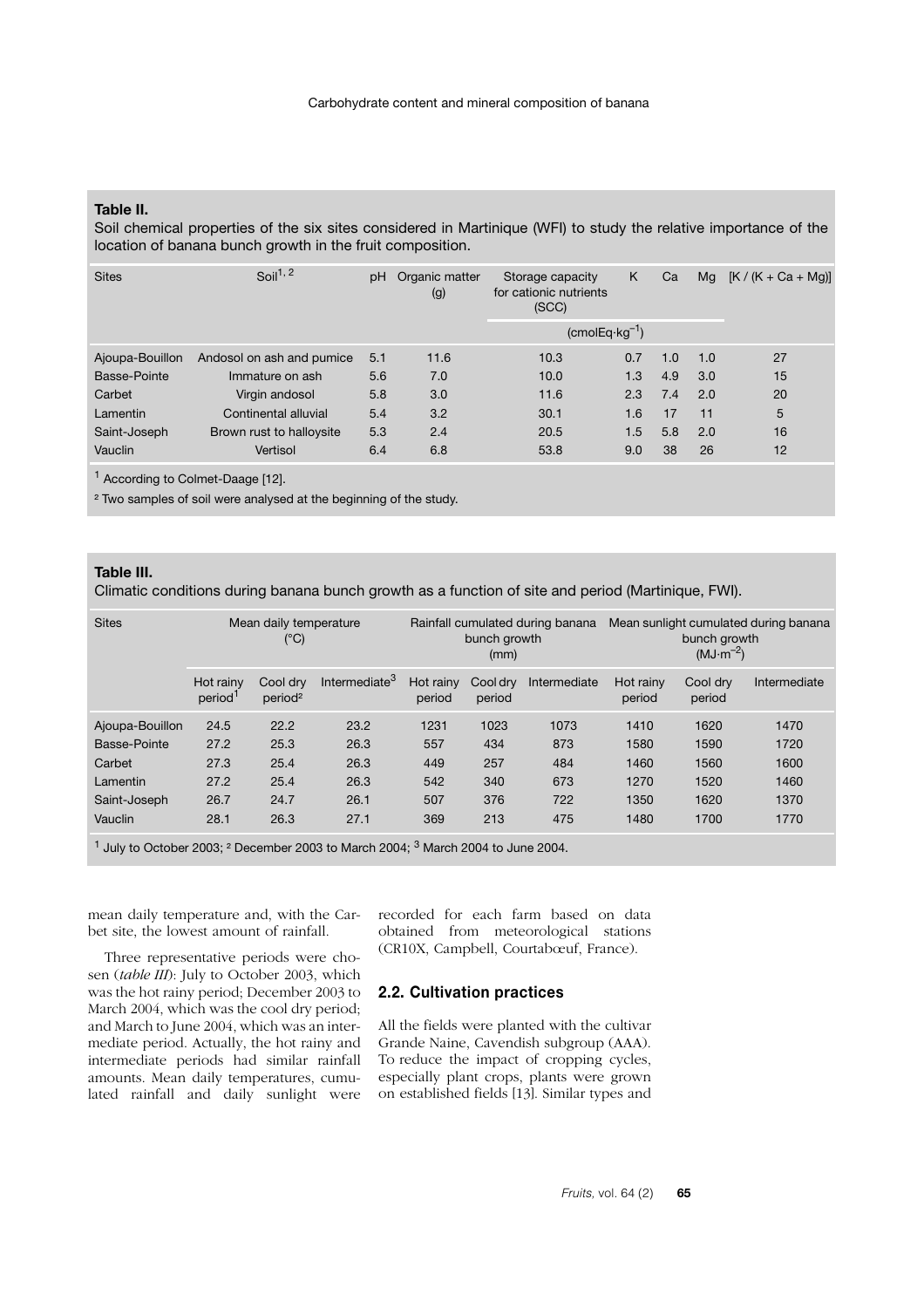### **Table IV.**

Age of banana fruit expressed as days and thermic sum [degree-days (dd)] as a function of site and period (Martinique, FWI).

| <b>Sites</b>    | Hot rainy period                 |                   | Cool dry period |                   | Intermediate period                                                  |                   |
|-----------------|----------------------------------|-------------------|-----------------|-------------------|----------------------------------------------------------------------|-------------------|
|                 | Flowering-to-harvest time<br>(d) | Fruit age<br>(dd) | (d)             | (dd)              | Flowering-to-harvest time Fruit age Flowering-to-harvest time<br>(d) | Fruit age<br>(dd) |
| Ajoupa-Bouillon | 95                               | 995               | 118             | 1024              | 110                                                                  | 950               |
| Basse-Pointe    | 78                               | 1035              | 91              | 1030              | 86                                                                   | 1010              |
| Carbet          | 77                               | 1015              | 88              | 1000              | 83                                                                   | 1030              |
| Lamentin        | 72                               | 970               | 86              | 990               | 82                                                                   | 1025              |
| Saint-Joseph    | 77                               | 995               | 100             | 1050              | 89                                                                   | 1000              |
| Vauclin         | 72                               | 1020              | 92              | 1130 <sup>1</sup> | 87                                                                   | 1120 <sup>1</sup> |

 $^1$  Bananas from the Vauclin site were harvested at over 1100 dd for the last two periods because they had not reached the minimum diameter of 30 mm at 1000 dd.

> quantities of fertiliser were applied: NPK [14 / 4 / 28], 100–120 g per application. The frequency of fertilisation depended on rainfall: every 3–4 weeks during the dry season (January-April) and every 2–3 weeks for the rest of the year. Fertiliser was applied to exceed nutrient cationic demand and to reach an optimal cationic balance in the soil. In the Vauclin soil, exchangeable potassium content was high to balance the two cations Ca and Mg, which are naturally abundant. In the Lamentin soil, calcium was high but the balance with the other cations was satisfactory. All fields except the one located in Ajoupa-Bouillon were irrigated during the dry season. Depending on the amount of rainfall, 4–5 mm of water per day was supplied to each field by drip irrigation at the Basse-Pointe and Lamentin sites, by subcanopy sprinkler at the Carbet and Vauclin sites, and by overhead sprinkler in the Saint-Joseph field. Other cropping practices (suckering, bunch management) were similar throughout the study period.

## **2.3. Fruit sampling procedure**

In each field and at the beginning of each period, bunches were identified at the same inflorescence emergence stage on plants growing in a radius of 50 m from the centre of the plot and far from the borders. Of these bunches, five were randomly selected. The bunches were harvested at a temperature sum of 1000 degree-days  $(dd) \pm 50$  dd (*table IV*), which was the mean daily temperature accumulated by the fruit during its growth from flowering to harvest with a baseline temperature of 14 °C [14]. Bananas from the Vauclin site were harvested at over 1100 dd in two of the three study periods because they had not reached a minimum diameter of 30 mm at 1000 dd. The fourth proximal banana hand per bunch was rinsed and dipped in fungicide (thiabendazol, 500 mg·L<sup>-1</sup>) for 1 min. Half the hand was immediately used for measurements on green fruits.

## **2.4. Fruit ripening and storage**

The other half of the hand was placed in a plastic bag with 20-µm respiration holes and stored in packed boxes for 10–15 days at 14 °C, thus simulating the storage conditions commonly used during shipment from the FWI to European ripeners. Then, it was ripened with an ethylene treatment (1 mL·L<sup>-1</sup> for 24 h at 16 °C). After 24 h, the gassing room was ventilated. Bananas were maintained at 20 °C for 6 days until the "yellow" ripeness stage was reached [15], which corresponds to the edible stage preferred by consumers.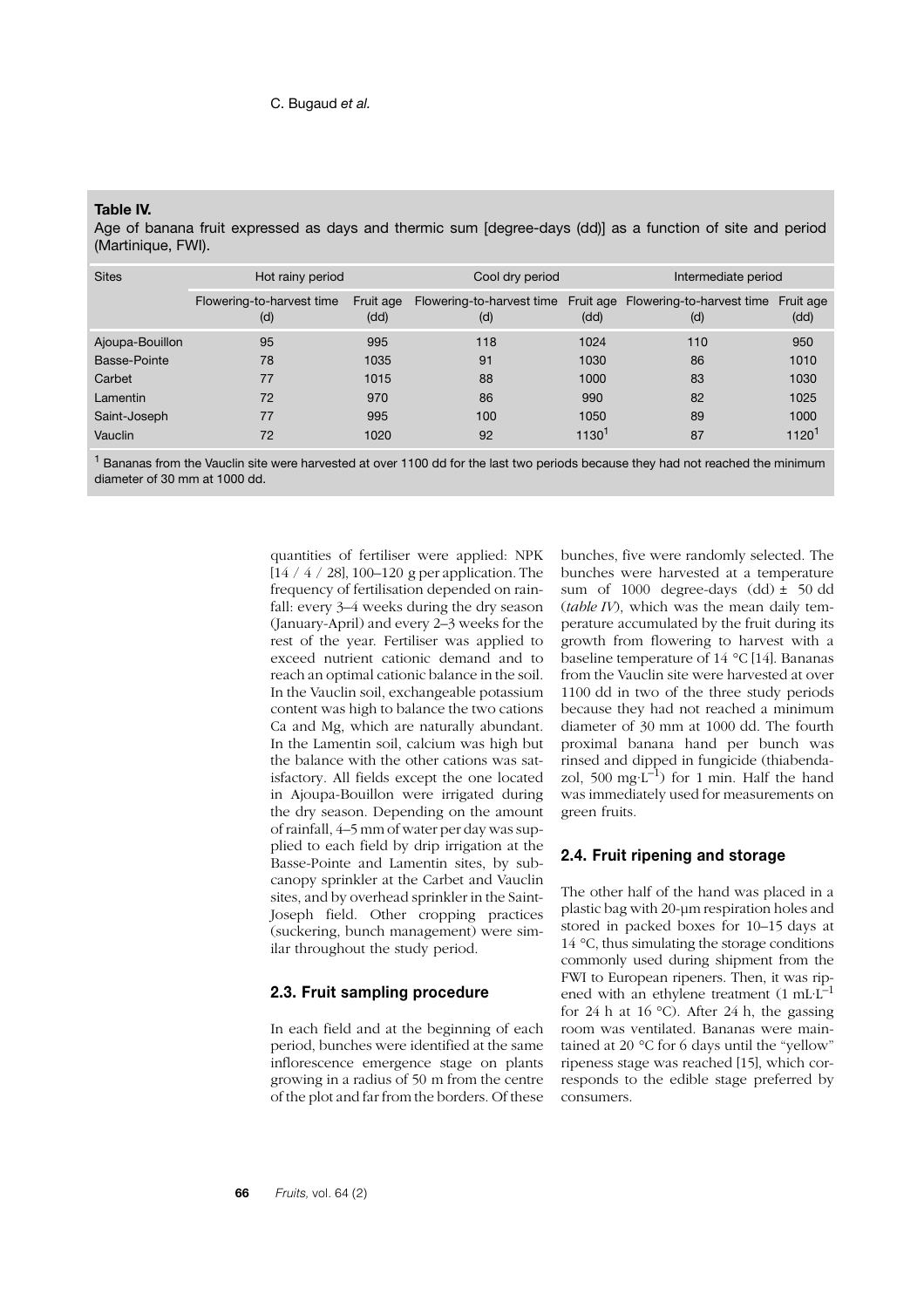### **2.5. Physicochemical analyses**

Fruits and pulp of green fruit were weighed. To measure dry matter content in pulp of green and ripe fruits, 2 g of purée was ovendried at 70 °C for 24 h and then weighed. Total soluble solids in ripe fruits were measured by refractometry after centrifugation (9,300 *g* for 10 min). The supernatant was frozen at –20 °C for subsequent analysis of sugar and acid concentrations. The sugar (sucrose, glucose and fructose) and acid (malic and citric acid) concentrations were analysed by HPLC as described by Bugaud *et al*. [2]. The mineral composition (K, Mg, P, Ca, Fe, Zn and Mn) of dry matter from the pulp of green fruits was analysed according to the method described by Martin-Prével *et al.* [16]. For carbohydrates, five samples – one for each of the five bunches selected – were analysed separately. For minerals, the dry pulp of green fruits from the five bunches was pooled into a single sample. Each analytical sample was analysed twice and results were averaged.

### **2.6. Statistical analyses**

Means of the carbohydrate contents of the five samples (site × period) were calculated in order to use the same statistical model for all physicochemical quantities. Main effects were tested by a two-way analysis of variance: field (six levels) × period (three levels). Without true replicates, the interaction field × period could not be tested and is considered as a random error term. Means were compared with Tukey's multiple range test at the 5% significance level (Minitab software package, release 13.20, 2000).

# **3. Results**

## **3.1. Effect of periods and sites on carbohydrate and mineral composition**

At harvest, fruit and pulp dry weights of green bananas differed significantly between sites (*P* < 0.001) (*table V*). The pulp dry weight of fruits harvested at the Ajoupa-Bouillon site was the highest, *i.e*., from (40 to 130)% higher than pulp dry weight of fruits harvested at the other sites. Fruits harvested in the hot rainy period had lower significant pulp dry weight than that of fruits harvested in the intermediate period  $(P < 0.05)$ . The fruit weight was correlated with pulp dry weight  $(R = 0.97; P \le 0.001)$ . The dry matter contents in the pulp of green bananas were significantly lowest in the hot rainy period  $(P < 0.001)$ .

In ripe fruit pulp, the dry matter and total soluble solids contents were significantly lowest in the hot rainy period  $(P < 0.001)$ . Average differences in dry matter content for the two other periods were more than 20  $g \text{ kg}^{-1}$  fresh weight. For total soluble solids content, the difference was close to 3 °Brix, to the advantage of bananas harvested in the cool dry period. Dry matter contents of green bananas were correlated with the dry matter  $(R = 0.90; P \le 0.001)$ and total soluble solids contents  $(R = 0.89)$ ;  $P \leq 0.001$  of ripe bananas.

No significant differences in total soluble sugars were observed among sites and periods. Only fruits harvested at the hottest site (Vauclin) had significantly lower fructose concentrations than fruits harvested at the Ajoupa-Bouillon and Basse-Pointe sites  $(P < 0.05)$ . The mean [glucose / fructose] and [sucrose / glucose + fructose] ratios were approximately equal to 1.

The citric and malic acid concentrations were significantly higher in the pulp of ripe bananas harvested during the cool dry period than those harvested during the hot rainy period  $(P < 0.001$  and  $P < 0.05$ , respectively). The concentrations of malic acid were significantly higher in Vauclin bananas than in Ajoupa-Bouillon, Basse-Pointe and Lamentin bananas (*P* < 0.05).

Magnesium concentrations in green fruits harvested at the Vauclin site were significantly higher than magnesium concentrations found in green fruits harvested at the Ajoupa-Bouillon, Lamentin or Saint-Joseph sites (*P* < 0.001) (*table VI*). Differences in magnesium concentrations between Vauclin and Ajoupa-Bouillon bananas reached as much as  $0.30$  g·kg<sup>-1</sup> dry weight. Calcium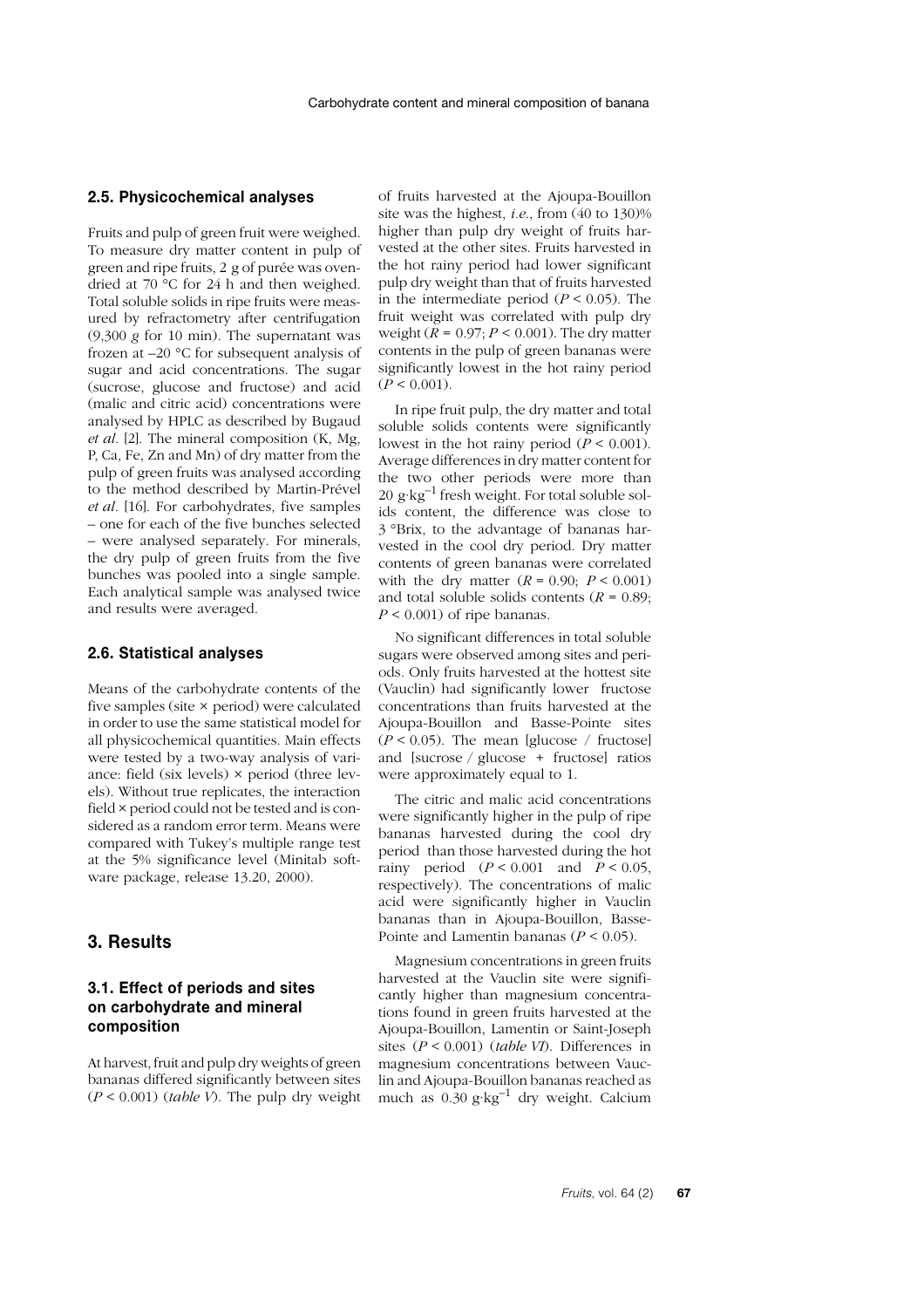| ۹<br>D |
|--------|
|        |
|        |

Carbohydrates in pulp of green and ripened fruits as a function of production conditions (six sites and three periods) in Martinique (FWI).

| ≌<br>ŗ |
|--------|
|        |
| ikl,   |
|        |
| ag     |
|        |
|        |
|        |

**68** *Fruits,* vol. 64 (2)

| Effects considered                       |                                       |                                                      | Fruit weight            | Pulp dry matter                   |                 | Pulp dry weight       |                         |                  |                  |
|------------------------------------------|---------------------------------------|------------------------------------------------------|-------------------------|-----------------------------------|-----------------|-----------------------|-------------------------|------------------|------------------|
|                                          |                                       |                                                      | $\widehat{\mathbf{G}}$  | (g·kg <sup>-1</sup> fresh weight) |                 | (g per fruit)         |                         |                  |                  |
|                                          | Ajoupa-Bouillon                       |                                                      | 234 a                   | 274                               |                 | 38.2a                 |                         |                  |                  |
|                                          | Basse-Pointe                          |                                                      | $184$ ab                | 263                               |                 | 27.5 b                |                         |                  |                  |
|                                          | Carbet                                |                                                      | 154 bc                  | 261                               |                 | 22.8 bc               |                         |                  |                  |
|                                          | Lamentin                              |                                                      | 162 bc                  | 267                               |                 | 25.2 bc               |                         |                  |                  |
|                                          | Saint-Joseph                          |                                                      | 179 b                   | 268                               |                 | 27.8 b                |                         |                  |                  |
|                                          | Vauclin                               |                                                      | 117c                    | 262                               |                 | 16.8 c                |                         |                  |                  |
| Site effect                              |                                       |                                                      | $**$                    | Not significant                   |                 | $***$                 |                         |                  |                  |
|                                          | Hot rainy period                      |                                                      | 164                     | 250 b                             |                 | 23.2 <sub>b</sub>     |                         |                  |                  |
|                                          | Cool dry period                       |                                                      | 167                     | 277a                              |                 | $27.1$ ab             |                         |                  |                  |
|                                          | ntermediate                           |                                                      | 186                     | 271a                              |                 | 28.8a                 |                         |                  |                  |
| Period effect                            |                                       |                                                      | Not significant         | $***$                             |                 |                       |                         |                  |                  |
|                                          | Residual coefficient of variation (%) |                                                      | 11.2                    | $\frac{8}{2}$                     |                 | 11.4                  |                         |                  |                  |
| Effects considered                       |                                       | Pulp dry matter<br>(g·kg <sup>-1</sup> fresh weight) | Total soluble<br>solids | Sucrose                           | Glucose         | Fructose              | Total soluble<br>sugars | Malic<br>acid    | Citric acid      |
|                                          |                                       |                                                      | $(^{\circ}Brix)$        |                                   |                 | $(g - L^{-1})$ juice) |                         |                  |                  |
|                                          | Ajoupa-Bouillon                       | 248                                                  | 22.9                    | 77                                | $\overline{9}$  | 47 a                  | 179                     | 3.3 <sub>b</sub> | 4.0              |
|                                          | Basse-Pointe                          | 238                                                  | 21.9                    | 96                                | 43              | 48 a                  | 190                     | 3.6 <sub>b</sub> | 4.0              |
| Carbet                                   |                                       | 238                                                  | 21.6                    | 101                               | 45              | 43 ab                 | 189                     | 4.2 ab           | 3.7              |
| Lamentin                                 |                                       | 240                                                  | 21.5                    | 95                                | 47              | 43 ab                 | 194                     | 3.4 <sub>b</sub> | 3.4              |
|                                          | Saint-Joseph                          | 239                                                  | 22.0                    | 95                                | 49              | 45 ab                 | 189                     | 4.2 ab           | 3.7              |
| Vauclin                                  |                                       | 240                                                  | 21.6                    | 92                                | $\frac{4}{1}$   | d25                   | 173                     | 5.2 a            | 4.2              |
| Site effect                              |                                       | Not significant                                      | Not significant         | Not significant                   | Not significant | $\ast$                | Not significant         | $\ast$           | Not significant  |
|                                          | Hot rainy period                      | 2241                                                 | 19.9c                   | 98                                | 43              | 45                    | 185                     | 3.6 <sub>b</sub> | 3.6 <sub>b</sub> |
|                                          | Cool dry period                       | 250 a                                                | 23.5a                   | 98                                | 48              | 46                    | 194                     | 4.5 a            | 4.8a             |
|                                          | intermediate                          | 247 a                                                | 22.3 <sub>b</sub>       | 89                                | 47              | 42                    | 178                     | 3.9ab            | 3.2 <sub>b</sub> |
| Period effect                            |                                       | $***$                                                | $**$                    | Not significant                   | Not significant | Not significant       | Not significant         |                  | $***$            |
| Residual coefficient<br>of variation (%) |                                       | 2.7                                                  | 2.4                     | 12.2                              | 10.2            | 7.4                   | 7.5                     | 13.6             | 7.9              |

# C. Bugaud *et al.*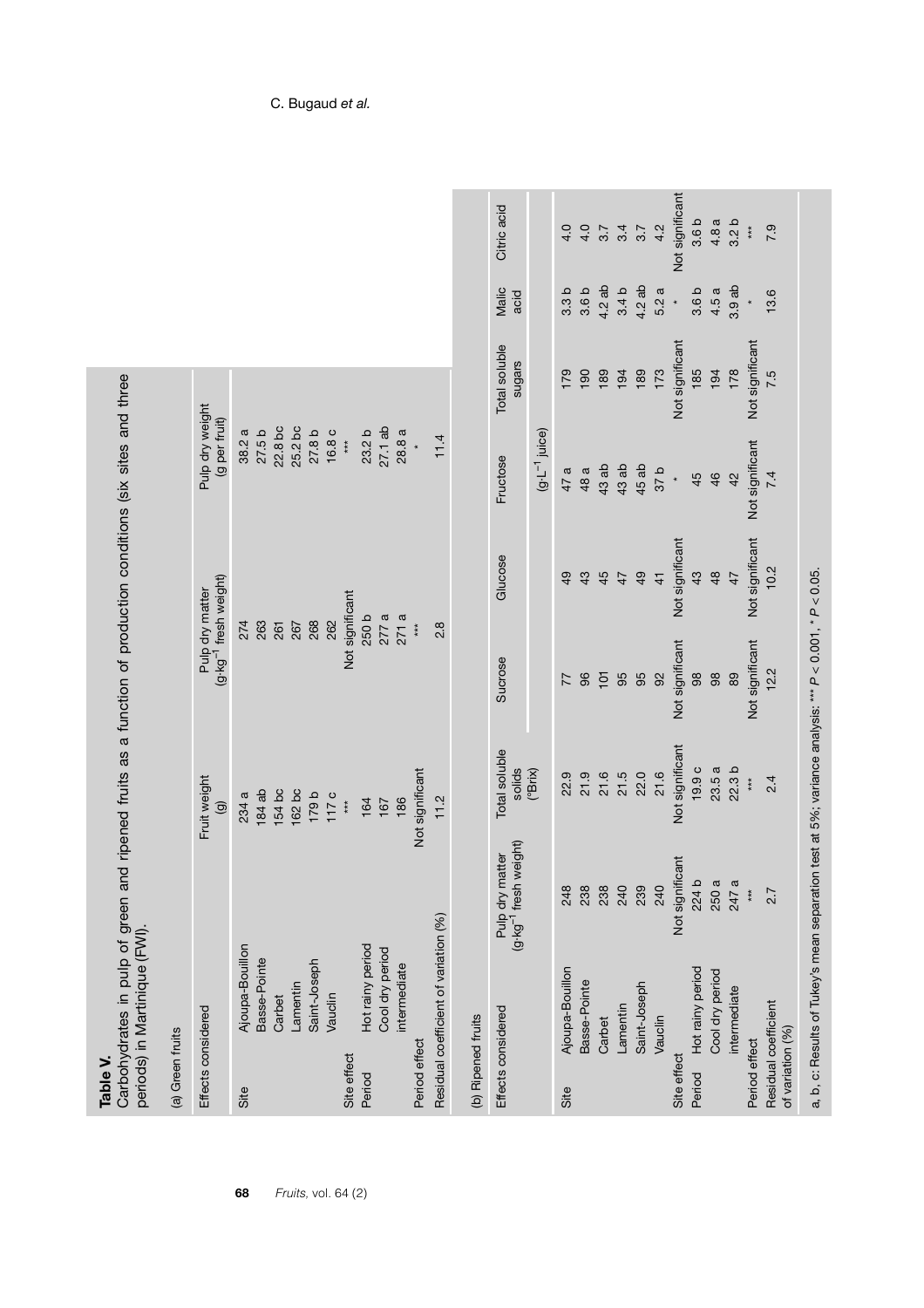### **Table VI.**

Mineral composition in pulp of green fruits as a function of production conditions (six sites and three periods) in Martinique (FWI).

| Effects considered |                                |                   |                   | Macro-element                     |                    | Micro-element                   |                                    |                 |  |
|--------------------|--------------------------------|-------------------|-------------------|-----------------------------------|--------------------|---------------------------------|------------------------------------|-----------------|--|
|                    |                                | Potassium         | Magnesium         | Phosphorus                        | Calcium            | <b>Iron</b>                     | Zinc                               | Manganese       |  |
|                    |                                |                   |                   | $g \cdot kg^{-1}$ pulp dry matter |                    |                                 | $mg \cdot kg^{-1}$ pulp dry matter |                 |  |
| <b>Site</b>        | Ajoupa-Bouillon                | 13.3              | 1.16 <sub>b</sub> | 0.72                              | 0.16c              | 15                              | 12                                 | 3 <sub>b</sub>  |  |
|                    | Basse-Pointe                   | 15.9              | 1.26ab            | 0.88                              | 0.19 <sub>bc</sub> | 21                              | 9                                  | 5 <sub>b</sub>  |  |
|                    | Carbet                         | 15.5              | 1.28ab            | 0.96                              | 0.20 <sub>b</sub>  | 19                              | 11                                 | 9 <sub>b</sub>  |  |
|                    | Lamentin                       | 13.4              | 1.23 <sub>b</sub> | 0.80                              | 0.35a              | 23                              | 9                                  | 11 <sub>b</sub> |  |
|                    | Saint-Joseph                   | 14.0              | 1.23 <sub>b</sub> | 0.84                              | $0.26$ abc         | 17                              | 9                                  | 38 a            |  |
|                    | Vauclin                        | 15.5              | 1.46a             | 1.09                              | 0.29ab             | 22                              | 10                                 | 18 <sub>b</sub> |  |
|                    | Site effect<br>Not significant |                   | $***$             | ns                                | $***$              | ns                              | ns                                 | $***$           |  |
| Period             | Hot rainy period               | 15.9a             | 1.32              | 0.95                              | 0.27               | 20                              | 11                                 | 16              |  |
|                    | Cool dry period                | 14.2 ab           | 1.25              | 0.82                              | 0.22               | 20                              | 10                                 | 14              |  |
|                    | intermediate                   | 13.8 <sub>b</sub> | 1.24              | 0.88                              | 0.23               | 19                              | 10                                 | 13              |  |
| Period effect      |                                | $\star$           |                   | Not significant Not significant   |                    | Not significant Not significant | Not significant                    | Not significant |  |
| variation (%)      | Residual coefficient of        | 8.2               | 6.0               | 14.5                              | 16.6               | 22.5                            | 16.9                               | 40.2            |  |

a, b, c: Results of Tukey's mean separation test at 5%; variance analysis: \*\*\* *P* < 0.001, \* *P* < 0.05.

concentrations were significantly twofold higher in Lamentin bananas than in Ajoupa-Bouillon bananas (*P* < 0.001). Manganese concentrations were significantly two- to tenfold higher in fruits grown at the Saint-Joseph site than in fruits grown at the other sites (*P* < 0.001). Mineral concentrations were the highest in the pulp of green fruits harvested during the hot rainy period (*table VI*). These differences were significant for potassium only  $(P < 0.05)$ .

## **3.2. Correlation between climatic parameters and chemical composition of ripe fruit**

The pulp dry weight in fruits increased with a decrease in the mean daily temperature during bunch growth  $(R = -0.83; P \le 0.001)$ (*figure 1*). A negative correlation was observed between the mean daily temperature during bunch growth and the dry matter content in pulp of green and ripe fruits  $(R = -0.67$  and  $R = -0.62$ ;  $P < 0.01$ , respectively) and the total soluble solids contents



#### **Figure 1.**

Correlation between mean daily temperature during bunch growth and pulp dry weight of banana at harvest. Each point is the mean of fruits from five bunches.

(*R* = –0.72; *P* < 0.001) (*figures 2, 3*). When disregarding the values for the Ajoupa-Bouillon site, these correlations increased to  $R = -0.79$ ,  $R = -0.77$  and  $R = -0.84$ , respectively  $(P < 0.001)$ . No correlation was observed between sunlight cumulated during bunch growth and pulp dry weight and matter content. The glucose and fructose concentrations decreased with an increase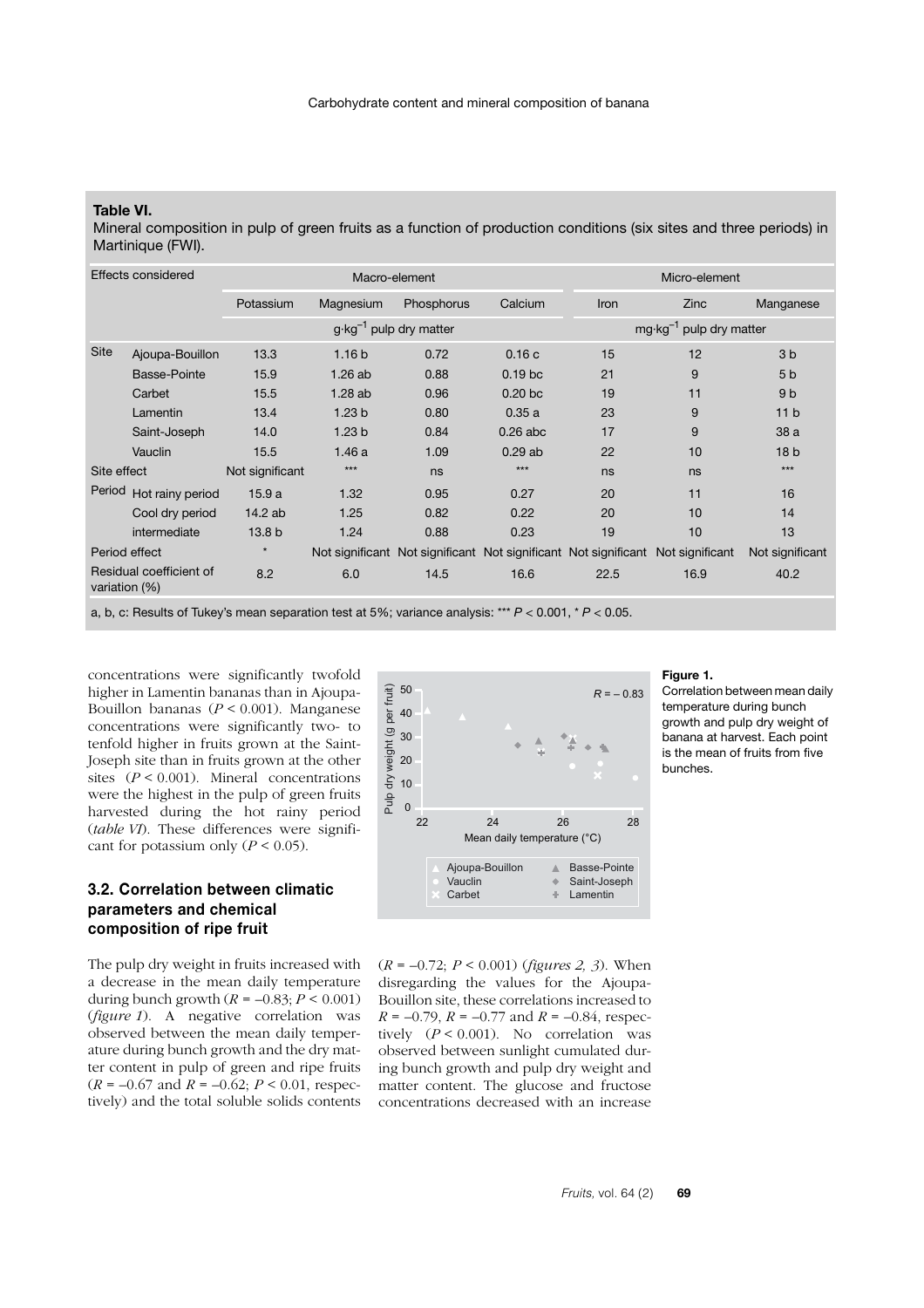#### **Figure 2.**

Correlation between mean daily temperature during bunch growth and dry matter of banana at harvest. Each point is the mean of fruits from five bunches.



### **Figure 3.**

Correlation between mean daily temperature during bunch growth and total soluble solids of ripened banana. Each point is the mean of fruits from five bunches.





in the mean daily temperature during bunch growth  $(R = -0.65; P < 0.01)$  (*figure 4*). A positive correlation was observed between mean daily temperature during bunch

growth and macro-element concentrations  $(R = 0.67$  for phosphorus,  $R = 0.64$  for magnesium,  $R = 0.61$  for calcium;  $P \le 0.01$ ) (*figure 5*).

# **4. Discussion**

We chose to work under real environmental conditions in order to study a wide range of sites, *i.e*., as diversified as possible. Our experiment thus enabled us to classify the effects of the site and of the production period on the physicochemical characteristics of banana grown under given conditions. However, due to the lack of replicates (similar sites studied over a period of several years), our results should be interpreted with care. A study in controlled conditions will be required to confirm the differences that we recorded here.

Concerning chemical composition, differences between sites were greater than differences between periods. These differences were not insignificant for two macroelements (Mg and Ca) and one micro-element (Mn). If the objective is to promote geographic origin, the micro-element Mn, which is particularly involved in the formation of bone, is of great interest. We observed that a fruit produced on brown rust to halloysite soil (Saint-Joseph site) contained more than 1 mg of Mn, which would cover more than half the daily recommended intake of Mn [17]. Concerning Ca and Mg, recorded differences were smaller. Moreover, the quantities recorded in the fruits analysed  $(< 7 \text{ mg}$  for Ca and  $< 45 \text{ mg}$ for Mg) were far below the recommended dietary allowance (1300 mg·d<sup>-1</sup> for Ca and 400 mg·d<sup>-1</sup> for Mg) [17].

At the same harvest stage (about 1000 degree-days), differences in fruit and pulp dry weights were greater between sites than between periods. The fact that the biggest and heaviest fruits were harvested in the highland area is in good agreement with the results of Bugaud *et al.* [2] and Chillet *et al.* [18], and is favourable for the creation of a mountain label.

Concerning sugar and acid concentrations, there was a clear impact of period.

### **Figure 4.**

Correlation between mean daily temperature during bunch growth and the glucose and fructose concentrations of ripened banana. Each point is the mean of fruits from five bunches.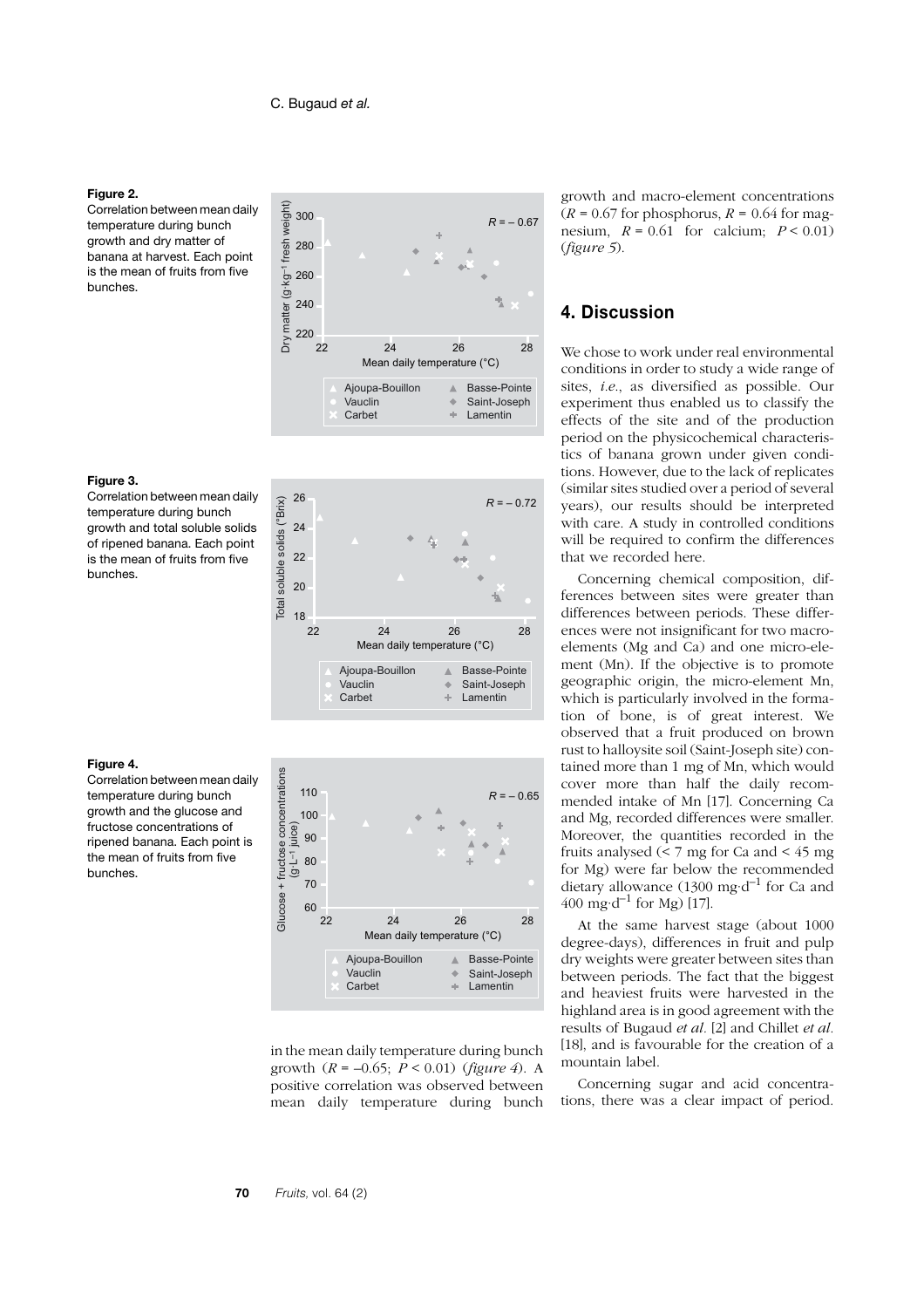Bananas produced during the cool dry period had higher total soluble solids contents and malic and citric acid concentrations than bananas produced during the hot rainy period. These results are in accordance with those of Ambuko *et al*. [8]. However, there is no evidence that the differences in total soluble solids and in acid concentrations between periods would be detected by consumers. Indeed, Cano *et al*. [5] observed that panellists were only able to differentiate the sweet taste of bananas when differences in total soluble solids contents were about 5 °Brix.

The negative correlation between the accumulation of pulp dry weight in fruit and the mean daily temperature during bunch growth confirmed previous results obtained by other authors [19, 20]. At constant sunlight and a 1030 dd temperature sum, Jullien demonstrated that a 2 °C increase in mean daily temperature led to a 5% decrease in pulp dry weight [19]. According to Jullien [19] and Marcelis [21], the fruit filling rate, which is one determining factor of dry matter accumulation, should decrease with increasing temperature when photosynthesis is a limiting factor. Pulp dry matter, like pulp dry weight, decreased with an increase in mean daily temperature. However, we observed a difference in dry matter between the fruits from the highland site (Ajoupa-Bouillon) and the others. Jullien *et al*. observed a decrease in pulp dry matter content after 1030 dd [22], which was not related to starch hydrolysis. It is possible that the decrease in pulp dry matter began sooner in Ajoupa-Bouillon fruits. It would be necessary to monitor pulp dry matter content during bunch growth to clarify this hypothesis.

The negative correlation between the mean daily temperature and sugar contents, which are the main components of total soluble solids of ripened fruit, is certainly the consequence of the links between temperature and dry matter in green fruit. As starch is the major component of dry weight in green fruit, an increase in dry matter would logically be accompanied by an increase in starch, which is mainly converted into sugar during ripening. Subsequently, the more starch there is in green fruit, the more sugars



would be expected in ripe fruits, particularly glucose and fructose, whose concentrations are maximum at full ripeness [23].

Climatic conditions, soil composition and cultivation practices are known to influence the chemical composition of fruits [24–29]. In our study, we attempted to reduce the impact of certain factors such as water stress [27] and fertilisation [25, 26] by irrigating during dry periods and by applying similar types and quantities of fertilisers at all sites.

Among climatic factors, temperature could affect the chemical composition of banana fruits. To our knowledge, a positive correlation between mean daily temperature and phosphorus, magnesium and calcium contents has not previously been reported in banana fruits. However, Turner and Lahav [30] found a similar effect of temperature on nutrient concentrations in banana leaves. These authors reported that, under subtropical conditions, as temperatures rose, absorption of nutrients in most tissues increased more than might be expected from a change in growth rate due to an increase in temperature, while the efficiency of their use for plant growth decreased. These relationships between temperature and mineral contents in banana pulp could explain their high values in fruits harvested during the hot period and at the hottest site (Vauclin) in our study.

Other environmental factors such as the chemical characteristics of the soil could also affect the mineral composition of banana fruits [28, 29]. The differences in cation contents, particularly calcium and magnesium, among sites could be partially explained by the nature of soil components and nutrient concentration of the soil.

#### **Figure 5.**

Correlation between mean daily temperature during bunch growth and the mineral contents of green banana pulp.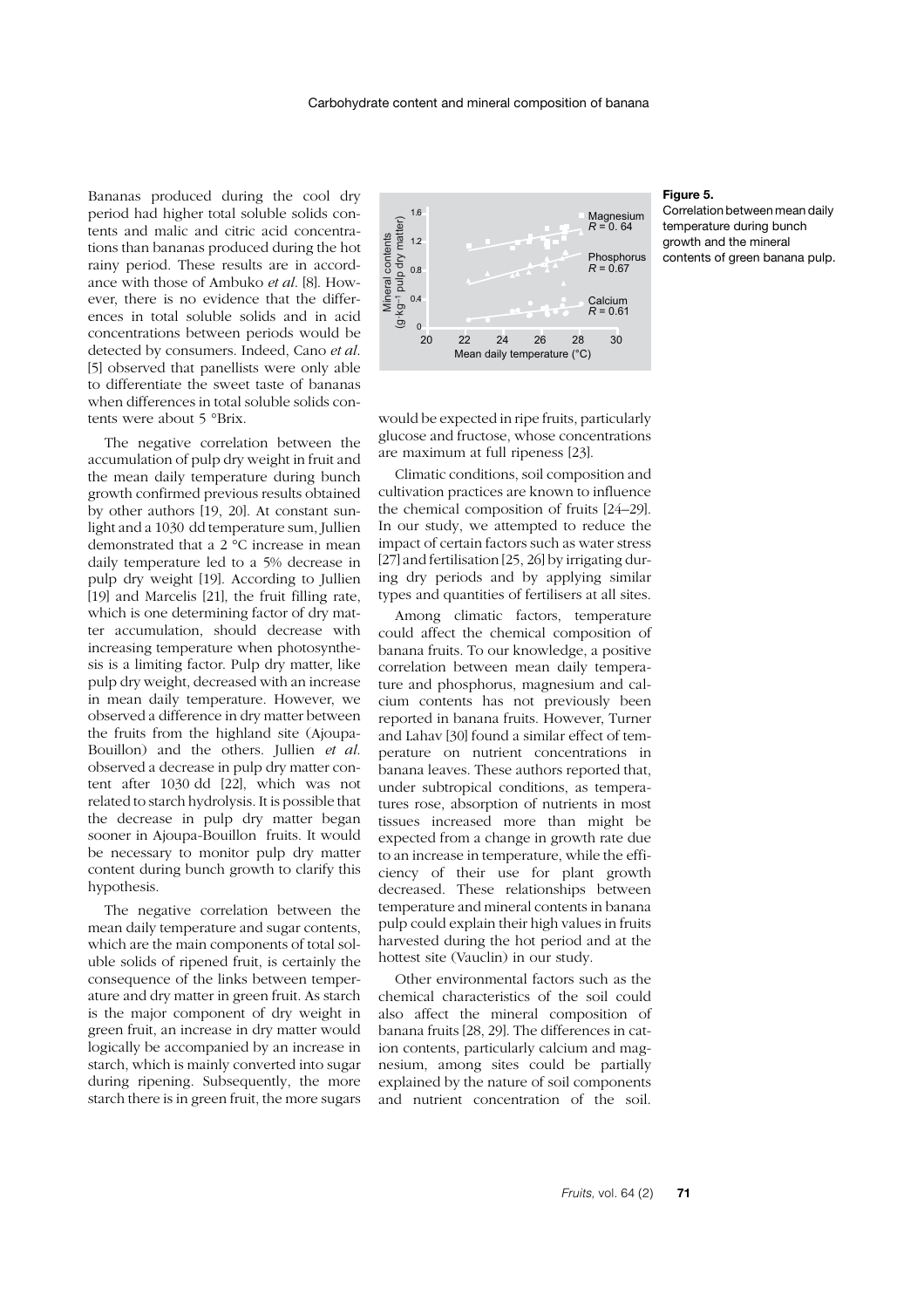Vertisols, like those at the Vauclin site, have a good storage capacity for cationic nutrients, while andosols on ash and pumice, *i.e*., those at the Ajoupa-Bouillon site, have a low cation exchange capacity [31]. At the Lamentin site, the high exchangeable calcium contents measured in the soil (*table II*) could explain their high values in the fruits. The high manganese contents in fruits grown at the Saint-Joseph site may be the result of high concentrations of available manganese in the brown rust to halloysite soil. When studying variations in the susceptibility of bananas to wound anthracnose, Chillet *et al*. [1] showed that fruits produced on halloysitic and ferrallitic soils presented high manganese concentrations in peel.

# **5. Conclusion**

Despite the difficulty in interpreting our data due to possible interactions between different factors, this study revealed differences in the chemical composition of fruits linked with climate and soil conditions. An experimental study in controlled conditions is now required to confirm their direct effects and to identify the exact mechanisms involved. Nevertheless, it is clear that these relationships should be taken into greater consideration when assessing banana quality. The specific environmental conditions in highland areas warrant the creation of a 'mountain banana' label.

# **Acknowledgements**

Financial support was provided by Structural European Funds. The authors are grateful to the following growers for access to their banana fields: MM. Dagiste, De Reynal, Gros-Dubois and Marraud Des Grottes.

## **References**

[1] Chillet M., de Lapeyre de Bellaire L., Dorel M., Joas J., Dubois C., Marshal J., Perrier X., Evidence for the variation in susceptibility of bananas to wound anthracnose due to *Colletotrichum musae* and the influence of edaphic conditions, Sci. Hortic. 86 (2000) 33–47.

- [2] Bugaud C., Chillet M., Beauté M.P., Dubois C., Physicochemical analysis of mountain bananas from the French West Indies, Sci. Hortic. 108 (2006) 167–172.
- [3] Brat P., Yahia A., Chillet M., Bugaud C., Bakry F., Reynes M., Brillouet J.M., Influence of cultivar and growth altitude on banana volatile compounds distribution, Fruits 59 (2004) 75–82.
- [4] Bugaud C., Daribo M.O., Dubois C., Climatic conditions affect the texture and colour of Cavendish bananas (Grande Naine cultivar), Sci. Hortic. 113 (2007) 238–243.
- [5] Cano M.P., de Ancos B., Matallana M.C., Camara M., Reglero G., Tabera J., Differences among Spanish and Latin-American banana cultivars: morphological, chemical and sensory characteristics, Food Chem. 59 (1997) 411–419.
- [6] Hardisson A., Rubio C., Baez A., Martin M., Alvarez R., Diaz E., Mineral composition of the banana (*Musa acuminata*) from the island of Tenerife, Food Chem. 73 (2001) 153–161.
- Hughes P.A., Wainwright H., Influence of site and fruit position on the pulp colour and texture of bananas, Trop. Sci. 34 (1994) 211– 215.
- [8] Ambuko J.L., Sekozawa Y., Sugaya S., Itoh F., Nakamura K., Gemma H., Effect of seasonal variation, cultivar and production system on some postharvest characteristics of the banana, Acta Hortic. 712 (2006) 505– 510.
- [9] Ahmad S., Thompson A.K., Ahmad H.I., Asghar A.A., Effect of temperature on the ripening behaviour and quality of banana fruit, Int. J. Agric. Biol. 3 (2001) 224–227.
- [10] Layliam S., Kosittrakun M., Effects of harvest maturity on banana quality, J. Food Qual. 22 (1998) 539–544.
- [11] Smith N.J.S., Thompson A.K., The effects of temperature, concentration and exposure time to acetylene on initiation of banana ripening, J. Sci. Food Agric. 40 (1987) 43–50.
- [12] Colmet-Daage M.F., Carte des sols à 1/20 000 de la Martinique, 24 feuilles 26 cm × 70 cm, ORSTOM, Fort de France, France, 1970.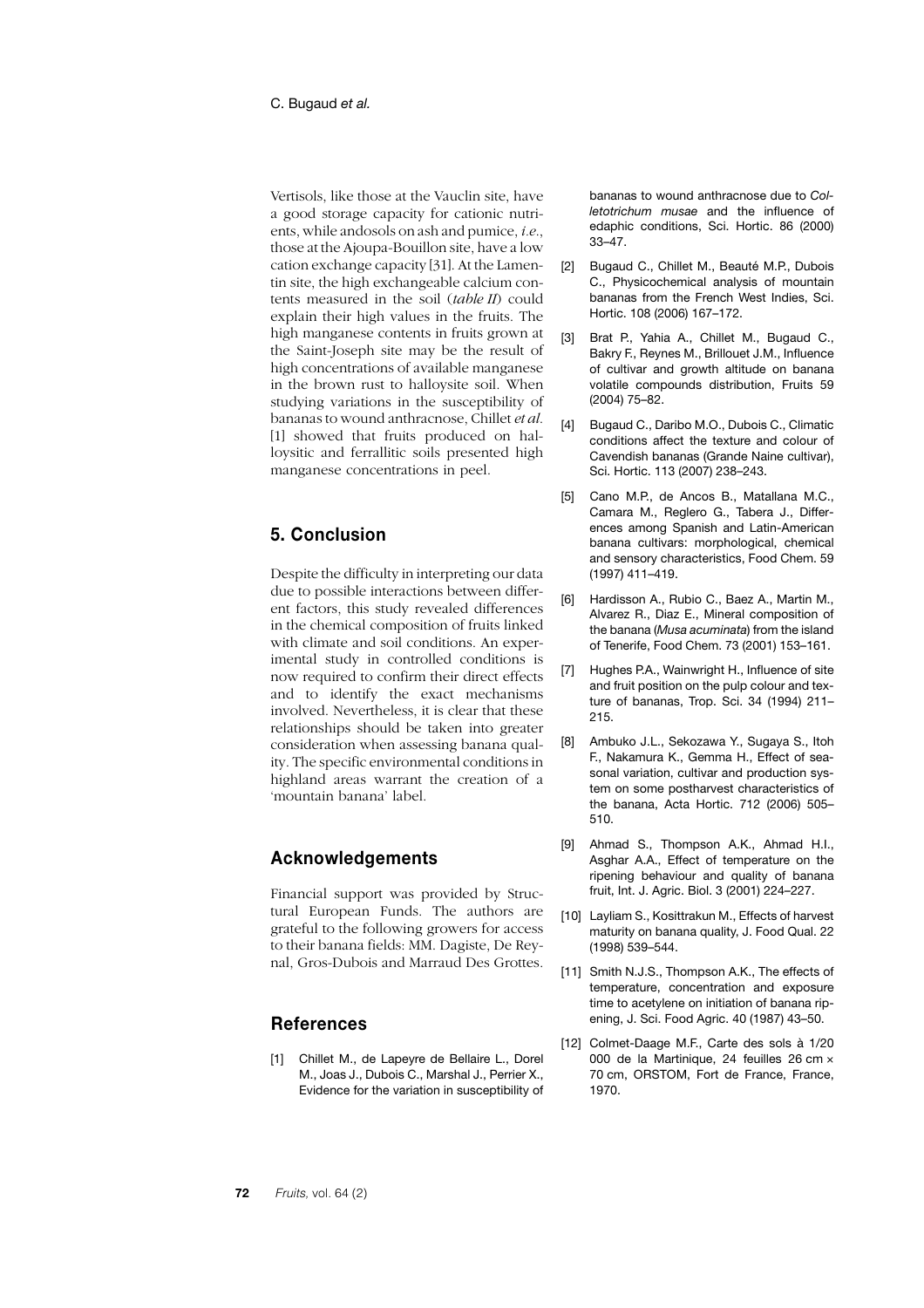- [13] Baiyeri K.P., Tenkouano A., Fruit characteristics and ripening pattern of ten *Musa* genotypes in a sub-humid environment in Nigeria, Fruits 63 (1) (2008) 3–9.
- [14] Ganry J., Meyer J.P., Recherche d'une loi d'action de la température sur la croissance des fruits du bananier, Fruits 30 (1975) 375– 392.
- [15] Von Loesecke H.W., Bananas, Interscience, New York, USA, 1950.
- [16] Martin-Prével P., Gagnard J., Gautier P., L'analyse végétale dans le contrôle de l'alimentation des plantes tempérées et tropicales, Tech. Doc., Lavoisier, Paris, France, 1984.
- [17] Trumbo P., Yates A.A., Schlicker S., Poos M., Dietary reference intakes: vitamin A, vitamin K, arsenic, boron, chromium, copper, iodine, iron, manganese, molybdenum, nickel, silicon, vanadium, and zinc, J. Am. Diet. Assoc. 101 (2001) 294–301.
- [18] Chillet M., Hubert O., Rives J.M., de Lapeyre de Bellaire L., Effects of the physiological age of bananas on their susceptibility to wound anthracnose due to *Colletrichum musae*, Plant Dis. 90 (2006) 1181–1185.
- [19] Jullien A., Croissance, développement et qualité des fruits du bananier (*Musa* spp., groupe AAA, cv. Grande Naine). Modélisation de la répartition des assimilats entre les fruits du Régime, Inst. Natl. Agron., Thèse, Paris-Grignon, France, 2000, 92 p.
- [20] Turner D.W., Lahav E., The growth of banana plants in relation to temperature, Aust. J. Plant Physiol. 10 (1983) 43–53.
- [21] Marcellis L.F.M., Sink strength as a determinant of dry matter partitioning in the whole plant, J. Exp. Bot. 47 (2001) 1281–1291.
- [22] Jullien A., Malézieux E., Michaux-Ferrière N., Chillet M., Ney B., Within-bunch variability in banana fruit weight: importance of developmental lag between fruits, Ann. Bot. 87 (2001) 101–108.
- [23] Chang W.H., Hwang Y.J., Effect of some inhibitors on carbohydrate content and related enzyme activity during ripening of Taiwan northern banana fruit, Acta Hortic. 275 (1990) 611–619.
- [24] Woolf A.B., Ferguson I.B., Postharvest responses to high fruit temperatures in the field, Postharvest Biol. Technol. 21 (2000) 7–20.
- [25] Turner D.W., Barkus B., Yield, chemical composition, growth and maturity of 'Williams' banana fruit in relation to supply of potassium, magnesium and manganese, Sci. Hortic. 16 (1982) 239–252.
- [26] Nyanjage M.O., Wainwright H., Bishop C.F.H., Cullum F.J., A comparative study on the ripening and mineral content of organically and conventionally grown Cavendish bananas, Biol. Agric. Hortic. 18 (2001) 221–234.
- [27] Hedge D.M., Srinivas K., Effect of soil moisture stress on fruit growth and nutrient accumulation in banana cultivar 'Robusta', Fruits 44 (1989) 135–138.
- [28] Thorp T.G., Hutching D., Lowe T., Marsch K.B., Survey of fruit mineral concentrations and postharvest quality of New Zealandgrown 'Hass' avocado (*Persea americana* Mill.), N. Z. J. Crop Hortic. Sci. 25 (1997) 251–260.
- [29] Ribeira de Lima M.T., Cabanis M.T., Cassana G., Matos L., Pinheiro J., Cabanis J.C., Blaise A., Volcanic soils composition impact on the major mineral elements content of grapes and wines, J. Int. Sci. Vigne Vin 37 (2003) 171–179.
- [30] Turner D.W., Lahav E., Temperature influences nutrient absorption and uptake rates of bananas grown in controlled environments, Sci. Hortic. 26 (1985) 311–322.
- [31] Delvaux B., Soils, in: Gowen S. (Ed.), Bananas and plantains, Chapman & Hall, London, UK, 1995.